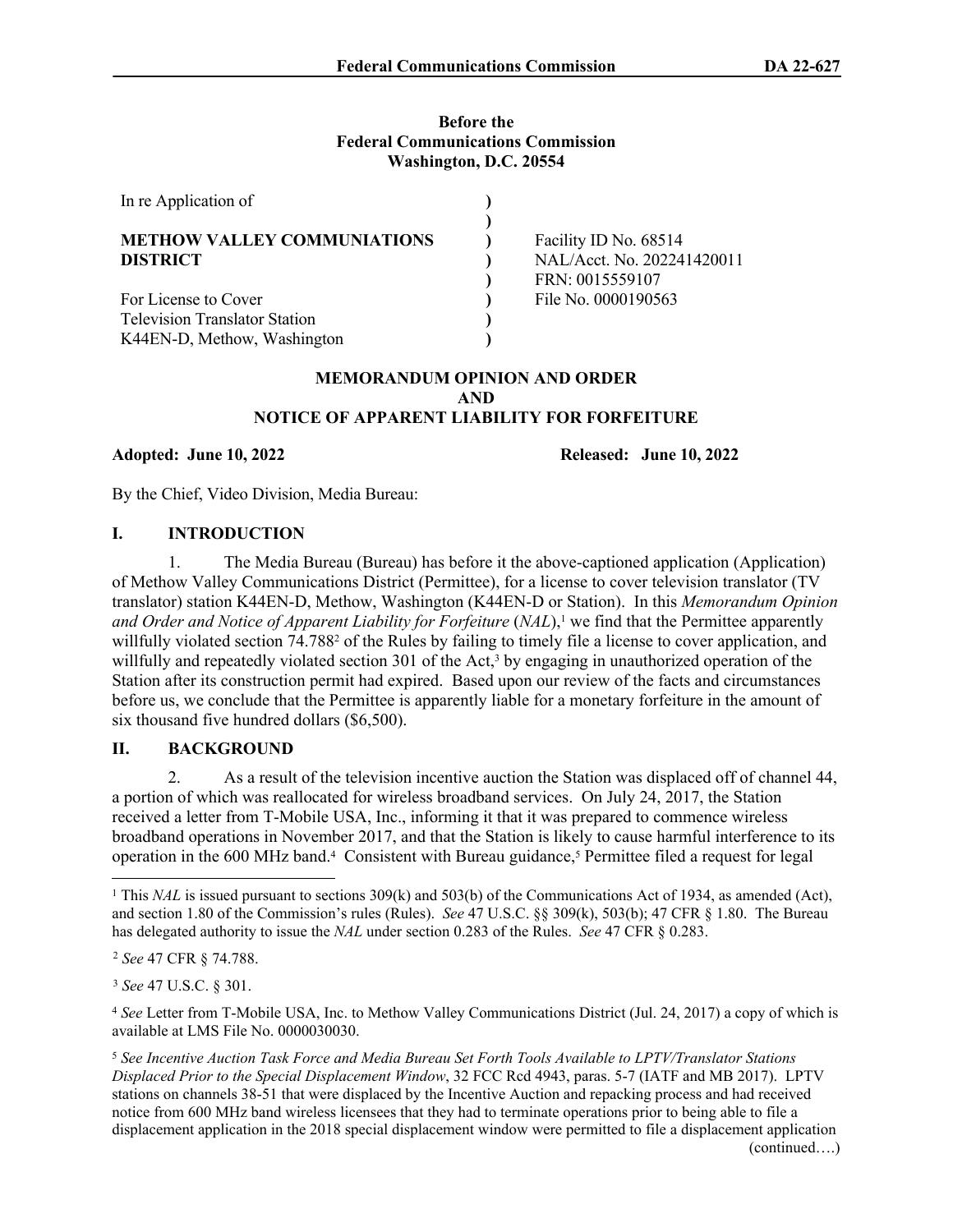special temporary authority (STA)<sup>6</sup> and application for digital displacement 36<sup>7</sup> on September 29, 2017. Permittee's STA was granted on October 12, 2017, allowing it to begin operating temporarily on its digital displacement channel 26 while its displacement application was pending.

3. The Bureau subsequently granted the channel 36 digital displacement application for on November 26, 2018, with an expiration date of November 26, 2021(Displacement CP). However, Permittee did not file an application for license to cover by November 26, 2021, and the Displacement CP expired on its own terms that day pursuant to section 74.788(b) of the Rules.<sup>8</sup> Permittee filed the Application on May 12, 2022, wherein the Permittee represents that construction of the facilities set forth in the Displacement CP (and previously authorized to operate in its STA) were completed in June 2018, but that the Permittee inadvertently failed to file a license to cover at that time. Permittee submits documentation to demonstrate that the Displacement CP facilities were constructed and that the Station is currently operating pursuant to those facilities. Accordingly, Permittee filed the Application over three years after completing construction and almost six months after the Permit expired. Permittee requests waiver of the rules, reinstatement of the Displacement CP, and grant of the Application.

## **III. DISCUSSION**

4. *Proposed Forfeiture*. The Permittee failed to timely file a license to cover as required by section 74.788 of the Rules,<sup>9</sup> and continued Station operations with the permitted facilities after the Permit expired on November 26, 2021, before filing the Application, and did not seek special temporary authority to operate with those facilities. In its Petition, Permittee stated that it completed construction of the Station in accordance with the construction permit granted by the Commission and previously commenced operation of those facilities pursuant to a valid STA in June 2018. Permittee states that it overlooked submitting the license to cover at that time. It is well settled that administrative oversight is not an excuse for failure to comply with the Commission's rules.10 Further, as a result of its late filing, Permittee also engaged in unauthorized operation in violation of section 301 of the Act.<sup>11</sup>

5. This *NAL* is issued pursuant to section 503(b)(1)(B) of the Act.<sup>12</sup> Under that provision, a person who is found to have willfully or repeatedly failed to comply with any provision of the Act or any rule, regulation, or order issued by the Commission shall be liable to the United States for a forfeiture

<sup>9</sup> *See* 47 CFR § 74.788.

<sup>11</sup> *See* 47 U.S.C. § 301.

 $12$  47 U.S.C. § 503(b)(1)(B).

and request for special temporary authority (STA) and, upon grant of the STA, begin operating temporarily on their displacement channel. *Id.*

<sup>6</sup> LMS File No. 0000030030.

<sup>7</sup> LMS File No. 0000030029.

<sup>&</sup>lt;sup>8</sup> 47 CFR § 74.788(b). We note that because the construction permit had not yet been canceled in LMS the Station was able to file a license to cover application against its expired construction permit. Cancellation of a station's construction permit and deletion of its call sign by Media Bureau (Bureau) staff in the Licensing and Management System (LMS) is an administerial function and does not constitute an official Commission action nor require any affirmative cancellation by the Commission. *See* 47 CFR §74.788(b); *Media Bureau Reminds Remaining Low Power Television and Television Translator Stations that the July 13, 2021 Digital Transition Date and Oher Important Deadlines are One Week Away*, Public Notice, 36 FCC Rcd 10364 (MB 2021). As a result, failure by Bureau staff to cancel a construction permit in LMS does not result in an expired construction permit remaining valid.

<sup>10</sup> *Townsquare Media of El Paso, Inc., Notice of Apparent Liability for Forfeiture*, 35 FCC Rcd 6661, 6665, para. 5 and n. 37 (EB 2020) ("It is immaterial whether . . . violations were inadvertent, the result of ignorance of the law, or the product of administrative oversight").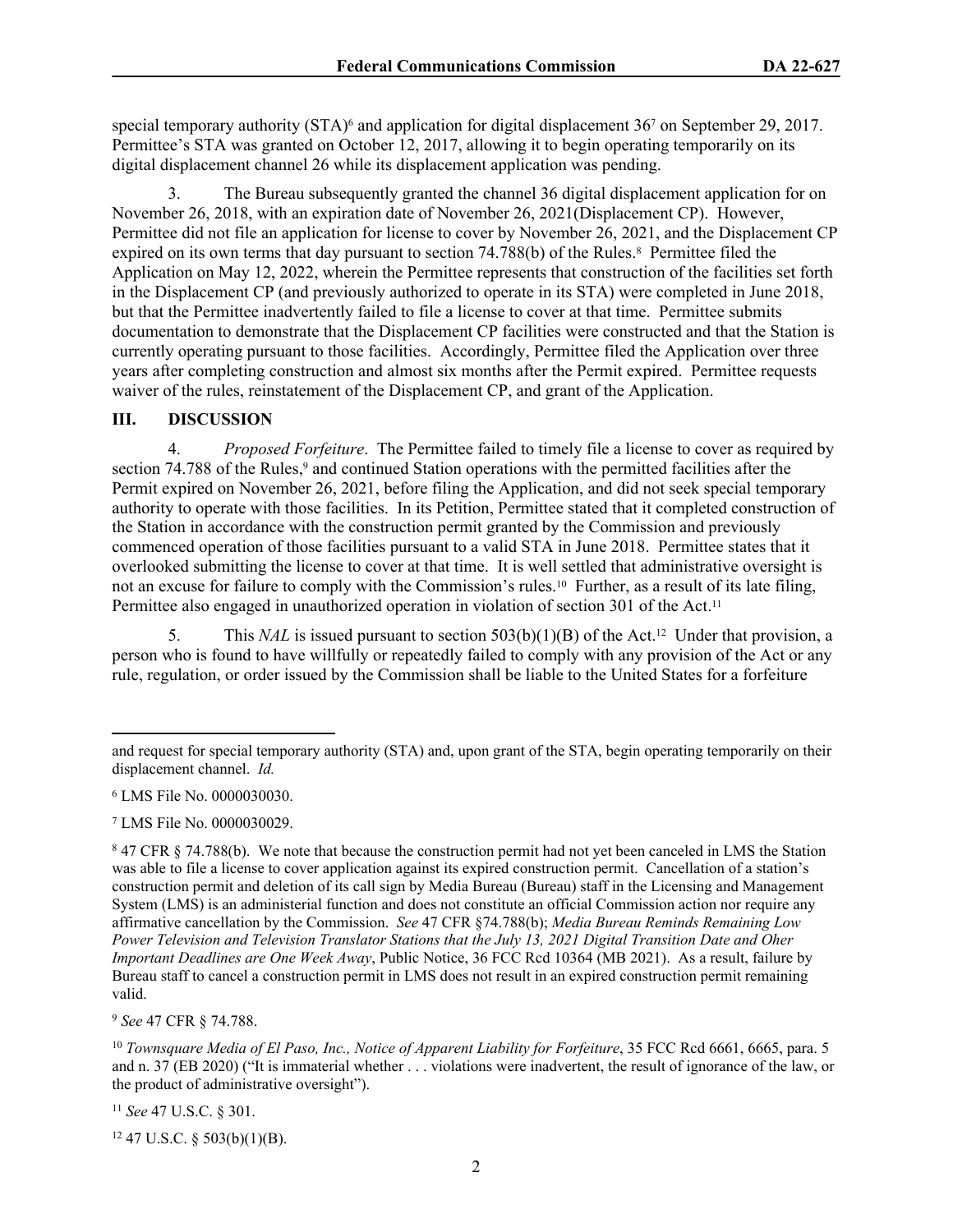penalty.<sup>13</sup> Section 312(f)(1) of the Act defines willful as "the conscious and deliberate commission or omission of [any] act, irrespective of any intent to violate" the law.<sup>14</sup> The legislative history to section 312(f)(1) of the Act clarifies that this definition of willful applies to both sections 312 and 503(b) of the Act,<sup>15</sup> and the Commission has so interpreted the term in the section 503(b) context.<sup>16</sup> Section 312(f)(2) of the Act provides that "[t]he term 'repeated,' when used with reference to the commission or omission of any act, means the commission or omission of such act more than once or, if such commission or omission is continuous, for more than one day."<sup>17</sup>

6. The Commission's *Forfeiture Policy Statement* and section 1.80(b)(10) of the Rules establish a base forfeiture amount of \$3,000 for the failure to file a required form.18 The guidelines also specify a base forfeiture amount of \$10,000 for construction and operation without an instrument of authorization for the service.19 In determining the appropriate forfeiture amount, we may adjust the base amount upward or downward by considering the factors enumerated in section 503(b)(2)(E) of the Act, including "the nature, circumstances, extent and gravity of the violation, and, with respect to the violator, the degree of culpability, any history of prior offenses, ability to pay, and such other matters as justice may require."<sup>20</sup>

7. In this case the Licensee failed to file a timely license to cover for the Station when it completed construction of its Displacement CP facilities in the Fall of 2018,21 and not only filed its Application nearly six months after its construction permit expired, but engaged in unauthorized operation of the Station for over three years. Taking into consideration all of the factors required by section 503(b)(2)(E) of the Act and the *Forfeiture Policy Statement*, we will reduce the forfeiture from the base amount to \$6,500 because, as a TV translator station, the Station is providing a secondary service.<sup>22</sup> While in other cases we have only fined other LPTV and TV translator licensees \$3,500 for similar violations, we believe an increased amount is warranted here given the lengthy period of time (over three

<sup>16</sup> *See Southern California Broad. Co.*, Memorandum Opinion and Order, 6 FCC Rcd 4387, 4388, para. 5 (1991), *recon. denied*, Memorandum Opinion and Order, 7 FCC Rcd 3454 (1992).

#### $17$  47 U.S.C. § 312(f)(2).

<sup>18</sup> *See Forfeiture Policy Statement and Amendment of Section 1.80(b) of the Rules to Incorporate the Forfeiture Guidelines*, Report and Order, 12 FCC Rcd 17087, 17113-15 (1997) (*Forfeiture Policy Statement*), *recon. denied*, Memorandum Opinion and Order, 15 FCC Rcd 303 (1999); 47 CFR § 1.80(b)(10), note to paragraph (b)(10), Section I. *See also Clear Channel*, 26 FCC Rcd at 7157 ("We note that the staff may also issue Notices of Apparent Liability for 'failure to file a required form' as authorized by Section 503(b)(1)(B) of the Communications Act of 1934, as amended (the 'Act') and Section 1.80 of the Rules, for such violations of covering license application filing deadlines or take other enforcement action.").

<sup>19</sup> A broadcast station requires an authorization from the Commission to operate. *See* 47 U.S.C. § 301.

<sup>20</sup> 47 U.S.C. § 503(b)(2)(E); *see also Forfeiture Policy Statement*, 12 FCC Rcd at 17100; 47 CFR § 1.80(b)(10).

<sup>21</sup> *See supra* paras. 3-4 (discussing STA operations during the pendency of its displacement application).

<sup>22</sup> *See* e.g., *Southwest Colorado TV Translator Association*, Memorandum Opinion and Order and Notice of Apparent Liability for Forfeiture, DA 21-1616 (rel. Dec. 21, 2021) (proposing \$3,500 forfeiture for late filed application for license to cover and four months unauthorized operations) (paid Jan. 20, 2022); *KAZT, LLC*, Memorandum Opinion and Order and Notice of Apparent Liability, DA 21-1386 (rel. Nov. 5, 2021) (proposing \$3,500 forfeiture for late filed application for license to cover and six months unauthorized operations) (paid Nov. 30, 2021); *The Estate of Ettie Clark*, Memorandum Opinion and Order and Notice of Apparent Liability, DA 22-327 (rel. Mar. 28, 2022) (finding that although the station is secondary, a forfeiture in the amount of \$6,500 was warranted given the lengthy period of time (over three years) the station engaged in unauthorized operation) (paid Apr. 19, 2022).

<sup>13</sup> *Id. See also* 47 CFR § 1.80(a)(1).

 $14$  47 U.S.C. § 312(f)(1).

<sup>15</sup> *See* H.R. Rep. No. 97-765, 97th Cong. 2d Sess. 51 (1982).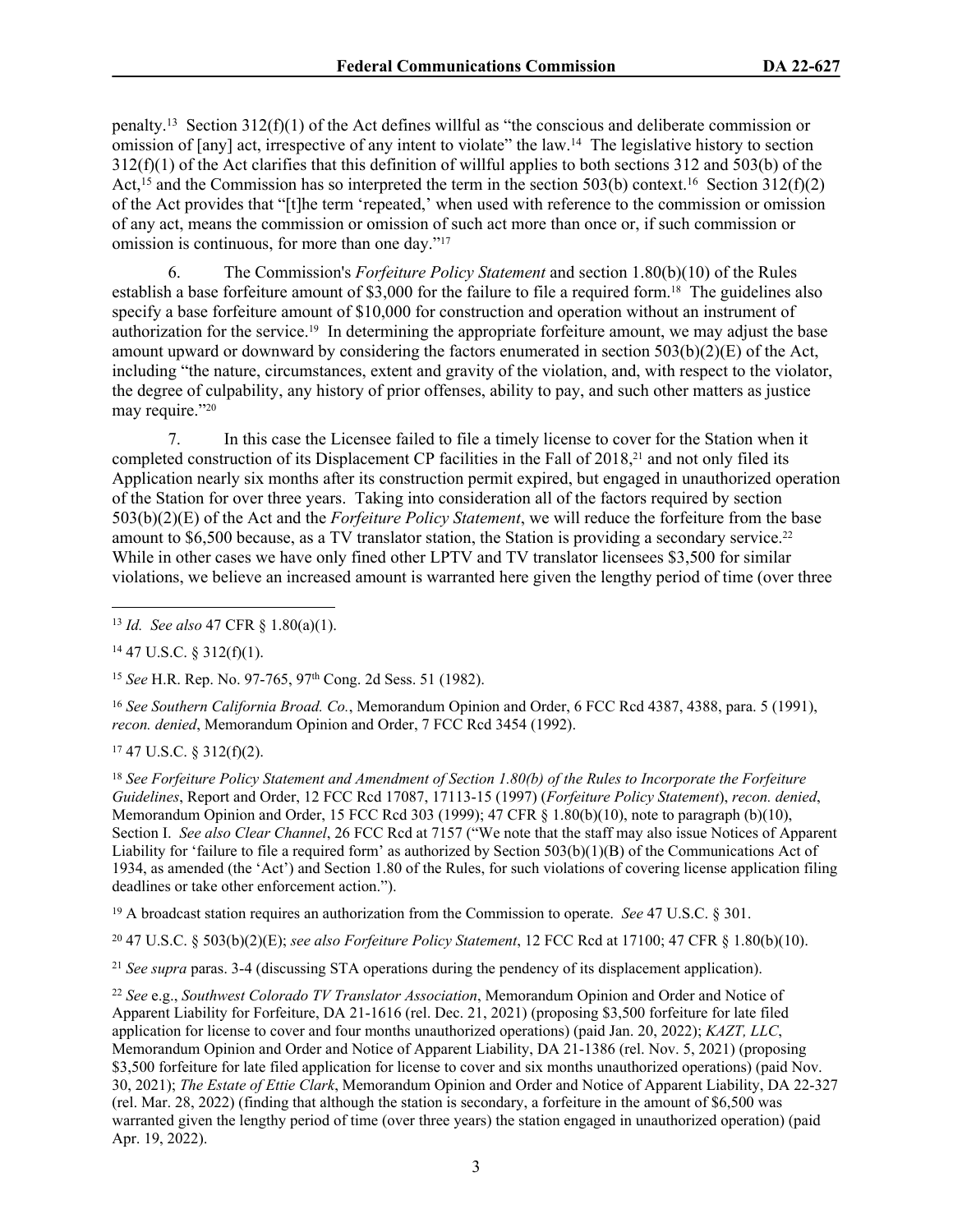years) the station engaged in unauthorized operation compared to those other cases.23 Stations are only permitted to commence operation pursuant to a valid instrument of authorization and we find the Licensee's failure represents extreme disregard, or at best ignorance, of Commission's licensing processes and the Act itself. We will also grant the Permittee's waiver request and waive section 74.788 of the Rules,24 reinstate the construction permit, and grant the Application by separate action upon the conclusion of this forfeiture proceeding if there are no issues other than the apparent violation that would preclude grant of the Application.

# **IV. ORDERING CLAUSES**

8. Accordingly, **IT IS ORDERED**, pursuant to section 503(b) of the Communications Act of 1934, as amended, and section 1.80 of the Commission's rules,<sup>25</sup> Methow Valley Communications District is hereby **NOTIFIED** of its **APPARENT LIABILITY FOR FORFEITURE** in the amount of six thousand five hundred dollars (\$6,500) for its apparent willful violation of section 74.788 of the Commission's rules and section 301 of the Communications Act of 1934, as amended.<sup>26</sup>

9. **IT IS FURTHER ORDERED**, pursuant to section 1.80 of the Commission's rules,<sup>27</sup> that, within thirty (30) days of the release date of this *NAL,* Methow Valley Communications District **SHALL PAY** the full amount of the proposed forfeiture or **SHALL FILE** a written statement seeking reduction or cancellation of the proposed forfeiture.

10. Payment of the forfeiture must be made by credit card, ACH (Automated Clearing House) debit from a bank account using CORES (the Commission's online payment system),28 or by wire transfer. Payments by check or money order to pay a forfeiture are no longer accepted. Notification that payment has been made must be sent on the day of payment to  $\frac{\text{Shaun}}{\text{Maher@fcc.gov}}$ . Below are instructions that payors should follow based on the form of payment selected:<sup>29</sup>

 Payment by wire transfer must be made to ABA Number 021030004, receiving bank TREAS/NYC, and Account Number 27000001. A completed Form 159 must be faxed to the Federal Communications Commission at 202-418-2843 or e-mailed to [RROGWireFaxes@fcc.gov](mailto:RROGWireFaxes@fcc.gov) on the same business day the wire transfer is initiated. Failure to provide all required information in Form 159 may result in payment not being recognized as

<sup>25</sup> 47 U.S.C. § 503(b); 47 CFR § 1.80.

<sup>23</sup> *See supra* note 22.

<sup>&</sup>lt;sup>24</sup> A waiver is appropriate where the particular facts would make strict compliance inconsistent with the public interest and deviation from the general rule would relieve hardship, promote equity, or produce a more effective implementation of overall policy on an individual basis. *Northeast Cellular Telephone Co. v. FCC*, 897 F.2d 1164, 1166 (D.C. Cir. 1990) and *WAIT Radio v. FCC*, 418 F.2d 1153, 1159 (D.C. Cir. 1969), *cert. denied*, 409 U.S. 1072 (1972); 47 CFR § 1.3 (waiver for good cause shown). Providing relief in instances where a licensee has failed to file an application for license to cover, but clearly completed construction prior to its authorized facility prior to the construction expiration date is consistent with Commission precedent. *See e.g., Clear Channel Broadcasting Licenses, Inc.*, Memorandum Opinion and Order, 26 FCC Rcd 7153, 7157, para 11 (2011) (upholding as proper the Bureau's practice of processing a late-filed covering license application for facilities fully completed by the construction deadline through the waiver process); *Cranesville Block Company, Inc.*, Letter Order, 27 FCC Rcd 2018, 2019-20 (MB 2012) (dismissing a petition for reconsideration of an expired construction permit as procedurally improper and treating it instead as a request for waiver). We find that based on the specific facts and circumstances presented here waiver is warranted. We note that the Permittee requests waiver of 47 CFR § 73.3598, which also is applicable to digital LPTV stations and is waived as necessary.

<sup>26</sup> 47 CFR § 74.788(b); 47 U.S.C. § 301.

<sup>27</sup> 47 CFR § 1.80.

<sup>28</sup> Payments made using CORES do not require the submission of an FCC Form 159.

<sup>&</sup>lt;sup>29</sup> For questions regarding payment procedures, please contact the Financial Operations Group Help Desk by phone at  $1-877-480-3201$  (option #6), or by e-mail at [ARINQUIRIES@fcc.gov.](mailto:ARINQUIRIES@fcc.gov)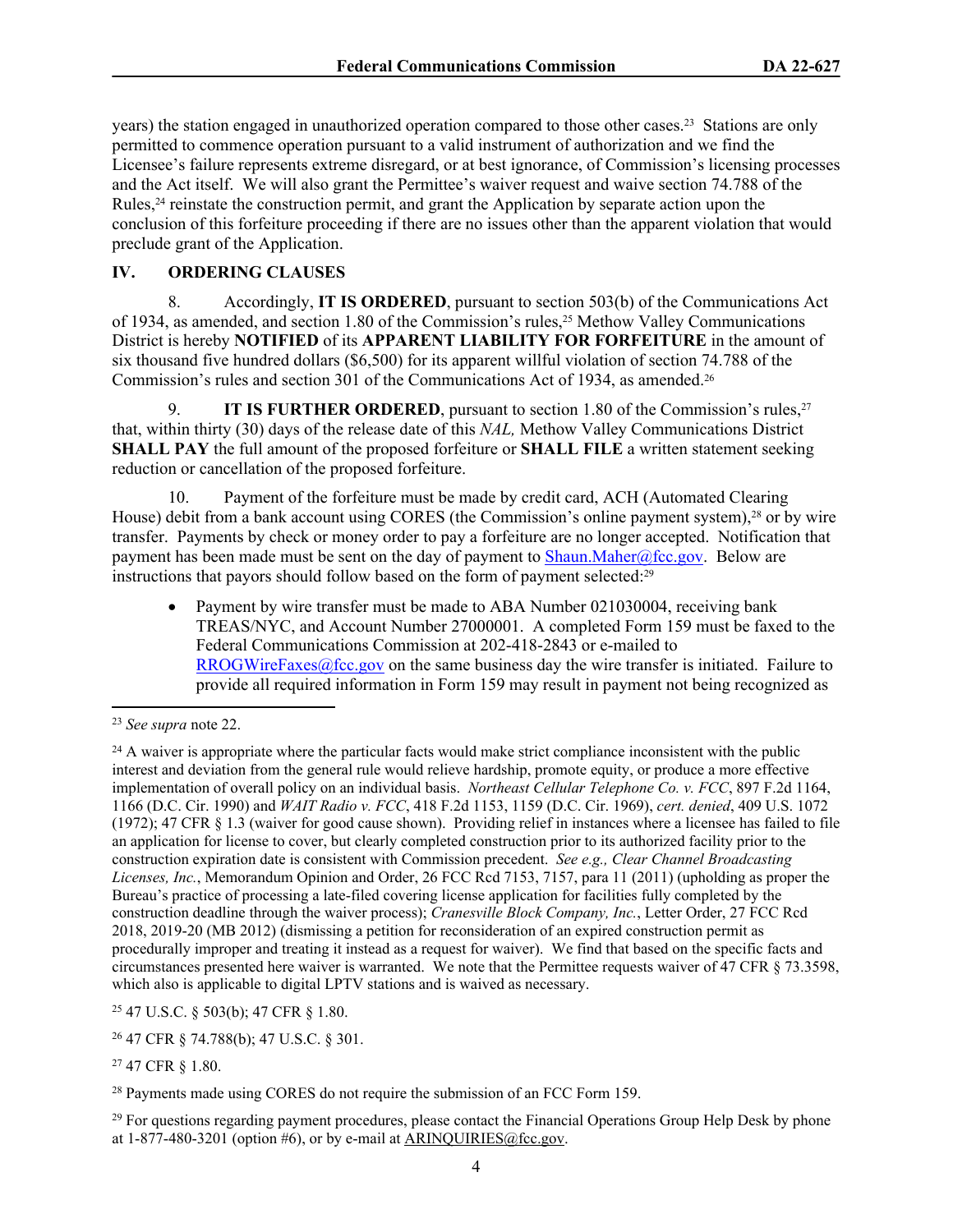having been received. When completing FCC Form 159, enter the Account Number in block number 23A (call sign/other ID), enter the letters "FORF" in block number 24A (payment type code), and enter in block number 11 the FRN(s) captioned above (Payor FRN).30 For additional detail and wire transfer instructions, go to [https://www.fcc.gov/licensing](https://www.fcc.gov/licensing-databases/fees/wire-transfer)[databases/fees/wire-transfer.](https://www.fcc.gov/licensing-databases/fees/wire-transfer)

- Payment by credit card must be made by using the Commission's Registration System (CORES) at<https://apps.fcc.gov/cores/userLogin.do>. To pay by credit card, log-in using the FCC Username associated to the FRN captioned above. If payment must be split across FRNs, complete this process for each FRN. Next, select "Manage Existing FRNs | FRN Financial | Bills & Fees" from the CORES Menu, then select FRN Financial and the view/make payments option next to the FRN. Select the "Open Bills" tab and find the bill number associated with the NAL/Acct. No. The bill number is the NAL Acct. No. (e.g., NAL/Acct. No. 1912345678 would be associated with FCC Bill Number 1912345678). After selecting the bill for payment, choose the "Pay by Credit Card" option. Please note that there is a \$24,999.99 limit on credit card transactions.
- Payment by ACH must be made by using the Commission's Registration System (CORES) at [https://apps.fcc.gov/cores/paymentFrnLogin.do.](https://apps.fcc.gov/cores/paymentFrnLogin.do) To pay by ACH, log in using the FRN captioned above. If payment must be split across FRNs, complete this process for each FRN. Next, select "Manage Existing FRNs | FRN Financial | Bills & Fees" on the CORES Menu, then select FRN Financial and the view/make payments option next to the FRN. Select the "Open Bills" tab and find the bill number associated with the NAL/Acct. No. The bill number is the NAL/Acct. No. (e.g., NAL/Acct. No. 1912345678 would be associated with FCC Bill Number 1912345678). Finally, choose the "Pay from Bank Account" option. Please contact the appropriate financial institution to confirm the correct Routing Number and the correct account number from which payment will be made and verify with that financial institution that the designated account has authorization to accept ACH transactions.

11. Any request for making full payment over time under an installment plan should be sent to: Associate Managing Director—Financial Operations, Federal Communications Commission, 45 L Street, N.E., Washington, DC 20554.<sup>31</sup> Questions regarding payment procedures should be directed to the Financial Operations Group Help Desk by phone, 1-877-480-3201 (option #6), or by e-mail at [ARINQUIRIES@fcc.gov](mailto:ARINQUIRIES@fcc.gov).

12. Any written response seeking reduction or cancellation of the proposed forfeiture must include a detailed factual statement supported by appropriate documentation and affidavits pursuant to sections 1.16 and 1.80(g)(3) of the Commission's rules.<sup>32</sup> The written response must be filed with the Office of the Secretary, Federal Communications Commission, 45 L Street NE, Washington DC 20554, ATTN: Shaun Maher, Attorney, Video Division, Media Bureau, and **MUST INCLUDE** the NAL/Acct. No. referenced above. Filings can be sent by commercial overnight courier, or by first-class or overnight U.S. Postal Service mail. All filings must be addressed to the Commission's Secretary, Office of the Secretary, Federal Communications Commission.33 A courtesy copy should also be emailed to [Shaun.Maher@fcc.gov](mailto:Shaun.Maher@fcc.gov) to assist in processing the response.

<sup>30</sup> Instructions for completing the form may be obtained at<https://www.fcc.gov/Forms/Form159/159.pdf>.

<sup>31</sup> *See* 47 CFR § 1.1914.

<sup>32</sup> 47 CFR §§ 1.16 and 1.80(g)(3).

<sup>&</sup>lt;sup>33</sup> Effective March 19, 2020, and until further notice, the Commission no longer accepts any hand or messenger delivered filings. This is a temporary measure taken to help protect the health and safety of individuals, and to mitigate the transmission of COVID-19. *See FCC Announces Closure of FCC Headquarters Open Window and Change in Hand-Delivery Filing*, Public Notice, 35 FCC Rcd 2788 (2020).